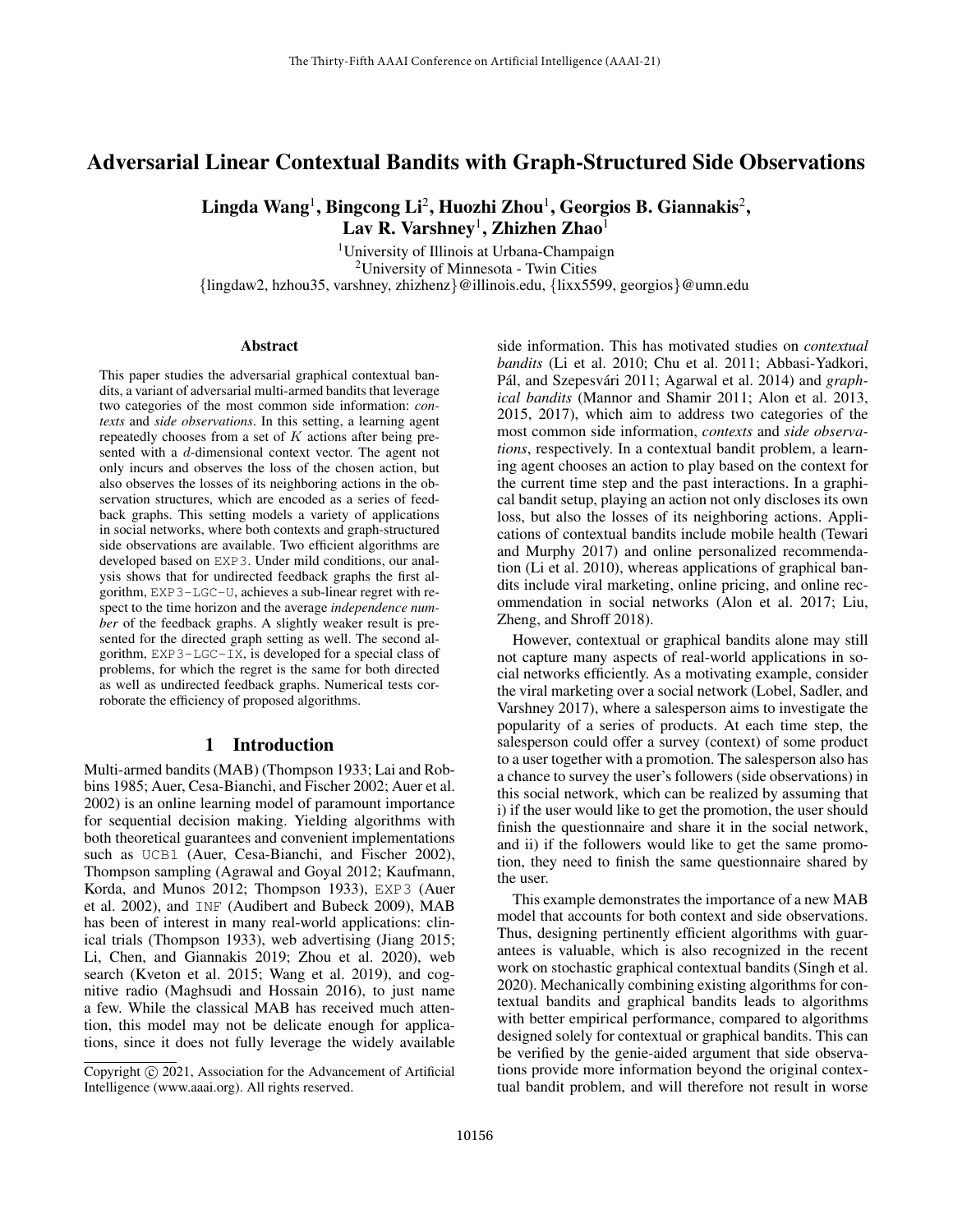performance, if used properly. Certain theoretical guarantees can be derived if we adopt the results of contextual bandits as the worst case in the analysis. However, one should keep in mind that the merits of this paper are not just in combining formulations and algorithms: we will show that simply combining existing algorithms will result in intractable steps in analysis, and will not yield efficient algorithms with *meaningful* theoretical guarantees capturing the benefits of both contexts and side observations.

In this paper, we present the first study on adversarial linear contextual bandits with graph-structured side observations (or simply, graphical contextual bandits). Specifically, at each time step  $t$ , the adversary chooses the loss vector for each action in a finite set of  $K$  actions, and then a learning agent chooses from this  $K$ -action set after being presented with a d-dimensional context. After playing the chosen action, the agent not only incurs and observes the loss of the chosen action, but also observes losses of its neighboring action in the feedback graph  $G_t$ , where the losses are generated by the contexts and loss vectors under the linear payoff assumption (Agrawal and Goyal 2012). The goal of the agent is to minimize the regret, defined as the gap between the losses incurred by the agent and that of some suitable benchmark policy. Under mild conditions, we develop two algorithms for this problem with theoretical guarantees: i) EXP3-LGC-U, inspired by EXP3-SET (Alon et al. 2013, 2017) and LinEXP3 (Neu and Olkhovskaya 2020); ii) EXP3-LGC-IX, inspired by EXP3-IX (Kocák et al. 2014) and LinEXP3. The contributions of the present work can be summarized as follows:

- We present and study a new bandit model, graphical contextual bandits, which jointly leverages two categories of the most common side information: contexts and side observations. This new model generalizes the original contextual bandits and graphical bandits, and turns out to be more delicate in describing real-world applications in social networks.
- Under mild assumptions, we propose the first algorithm, EXP3-LGC-U, for the general adversarial graphical contextual bandits. When the feedback graphs  $\{G_t\}_{t=1}^T$  are undirected, we show that EXP3-LGC-U achieves a regret  $\mathcal{O}(\sqrt{(K+\alpha(G)d)T \log K})$ , where  $\alpha(G)$  is the average *independence number* of  $\{G_t\}_{t=1}^T$ . In the directed graph setting, we show a slightly weaker result with a regret  $\mathcal{O}(\sqrt{(K + \alpha(G)d)T} \log(KdT))$ . When losses are non-negative, we develop the second algorithm, EXP3-LGC-IX, whose regret upper bound is  $\mathcal{O}(\sqrt{\alpha(G)dT \log K \log (KT)})$  for both directed and undirected graph settings.
- In all regret upper bounds of our novel algorithms, the dependencies on  $d$  and  $T$  match exactly the best existing algorithm RealLinEXP3 (Neu and Olkhovskaya 2020) for adversarial linear contextual bandits. Furthermore, the dependency on  $K$  of our proposed algorithms improves over RealLinEXP3 as  $\alpha(G) \leq K$  always holds, where the quantity  $\alpha(G)$  matches the lower bound  $\Omega(\sqrt{\alpha(G)T})$ for adversarial graphical bandits (Mannor and Shamir

2011). This comparison indicates that our proposed algorithms capture the benefits of both contexts and side observations.

• Numerical tests reveal the merits of the proposed model and algorithms over the state-of-the-art approaches.

The remainder of this paper is organized as follows. A brief literature review is presented in Section 2. Problem formulations and necessary assumptions for analysis are introduced in Section 3. The EXP3-LGC-U and EXP3-LGC-IX together with their analyses, are detailed in Sections 4 and 5, respectively. Finally, we conclude the paper in Section 7. Due to the page limitation, the proofs for the Claims, Theorems, and Corollaries are deferred to the appendix<sup>1</sup>.

**Notation.** We use  $||x||_2$  to denote the Euclidean norm of vector x;  $\langle x, y \rangle$  stands for the inner product of x and y. We also define  $\mathbb{E}_t[\cdot] = \mathbb{E}[\cdot | \mathcal{F}_{t-1}]$  as the expectation given the filtration  $\mathcal{F}_{t-1}$ .

# 2 Related Work

Contextual bandits: Our paper studies a variant of adversarial contextual bandits, where adversarial contextual bandits were first investigated in Rakhlin and Sridharan (2016); Syrgkanis, Krishnamurthy, and Schapire (2016); Syrgkanis et al. (2016) for arbitrary class of policies without the linear payoff assumption. More relevant to our paper is Neu and Olkhovskaya (2020) that studied adversarial linear contextual bandits. Another category of contextual bandits is named as contextual bandits. For stochastic linear contextual bandits, Auer, Cesa-Bianchi, and Gentile (2002); Chu et al. (2011); Li et al. (2010); Abbasi-Yadkori, Pál, and Szepesvári (2011) provided UCB-based algorithms; Agrawal and Goyal (2013); Abeille and Lazaric (2017) designed and analyzed a generalization of Thompson sampling for the contextual setting. Stochastic contextual bandits in generalized linear models are studied in Valko et al. (2013); Filippi et al. (2010); Calandriello et al. (2019). Stochastic contextual bandits with arbitrary set of policies can be found in Langford and Zhang (2008); Dudik et al. (2011); Agarwal et al. (2014); Foster, Krishnamurthy, and Luo (2019); Foster et al. (2018); Foster and Rakhlin (2020). A neural net framework for stochastic contextual bandits with theoretical guarantees is proposed in Zhou, Li, and Gu (2020). Other interesting works include non-stationary contextual bandits (Luo et al. 2018; Chen et al. 2019), fairness in contextual bandits (Joseph et al. 2016; Chen et al. 2020), etc. We refer the readers to Zhou (2015) for a survey on contextual bandits.

Graphical bandits: If the contexts are not considered, our model will degenerate to Graphical bandits, which consider the side observations upon classical MAB. Graphical bansits were first proposed under the adversarial setting (Mannor and Shamir 2011). Performance for the model was then improved in a series of works (Alon et al. 2013; Kocak et al. 2014; Alon et al. 2015, 2017), with ´ best performance matching the lower bound  $\Omega(\sqrt{\alpha(G)T})$ . Most existing algorithms for adversarial graphical bandits are based on the classical EXP3. Graphical bandits

<sup>1</sup> https://arxiv.org/abs/2012.05756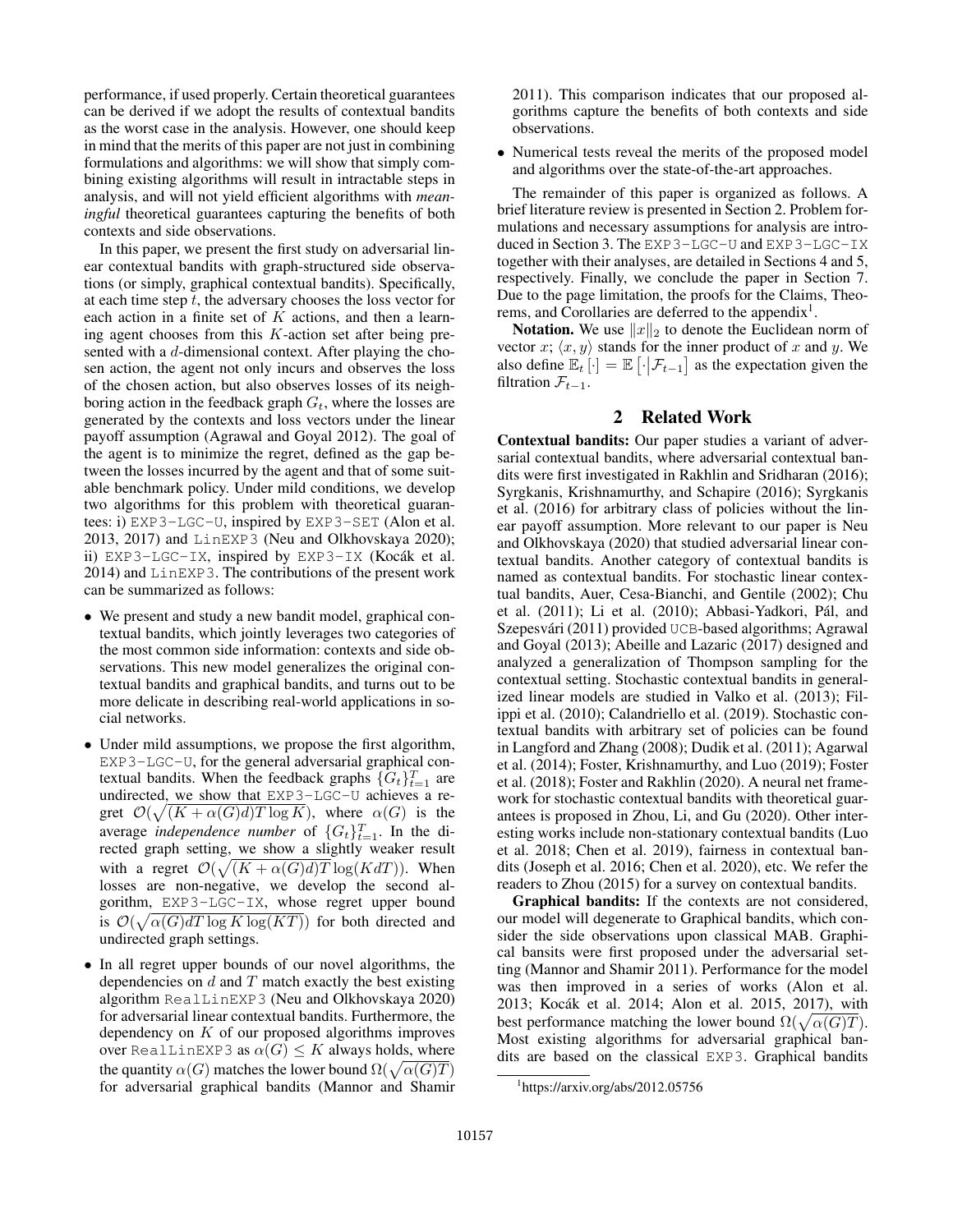has also been considered in the stochastic setting: Caron et al. (2012) proposed a variant of UCB1; Buccapatnam, Eryilmaz, and Shroff (2014) improved the previous result via  $\epsilon$ -greedy and UCB with a well-designed linear programming; Cohen, Hazan, and Koren (2016) developed an elimination-based algorithm that achieved the optimal regret; Thompson-sampling-based algorithms were recently proposed in Liu, Buccapatnam, and Shroff (2018); Liu, Zheng, and Shroff (2018). Other related works include graphical bandits with noisy observations (Kocák, Neu, and Valko 2016; Wu, György, and Szepesvári 2015), graphical bandits with switching costs (Arora, Marinov, and Mohri 2019; Rangi and Franceschetti 2019), graphical bandits with small-loss bound (Lee, Luo, and Zhang 2020; Lykouris, Sridharan, and Tardos 2018), etc. We refer the readers to Valko (2016) for a survey on graphical bandits.

Graphical contextual bandits: Recently, Singh et al. (2020) studied a stochastic variant of our model. UCB and linear programming (LP) based algorithms were proposed. The UCB based algorithm achieves a regret  $\mathcal{O}(K \log T)$ , whereas the LP based approach achieves a better regret  $\mathcal{O}(\chi(G) \log T)$  with  $\chi(G)$  denoting the dominant number.

### 3 Preliminaries

We consider an adversarial linear contextual bandit problem with graph-structured side observations between a *learning agent* with a finite action set  $V := \{1, \ldots, K\}$  and its *adversary*. At each time step  $t = 1, 2, \dots, T$ , the interaction steps between the agent and its adversary are repeated, which are described as follows. At the beginning of time step  $t$ , the feedback graph  $G_t(V, \mathcal{E}_t)$  and a loss vector  $\theta_{i,t} \in \mathbb{R}^d$  for each action  $i \in V$  are chosen by the adversary arbitrarily, where  $G_t$  can be directed or undirected, V is the node set (the same as the action set V), and  $\mathcal{E}_t$  is the edge set. Note that  $G_t$  and  $\theta_{i,t}$  are *not* disclosed to the agent at this time. After observing a context  $X_t \in \mathbb{R}^d$ , the agent chooses an action  $I_t \in V$  to play based on  $X_t$ , the previous interaction history, and possibly some randomness in the policy, and incurs the loss  $\ell_t(X_t, I_t) = \langle X_t, \theta_{I_t,t} \rangle$ . Unlike the recently proposed adversarial linear contextual bandits (Neu and Olkhovskaya 2020), where only the played action  $I_t$  discloses its loss  $\ell_t(X_t, I_t)$ , here we assume all losses in a subset  $S_{I_t,t} \subseteq V$ are disclosed after  $I_t$  is played, where  $S_{I_t}$  contains  $I_t$  and its neighboring nodes in the feedback graph  $G_t$ . More formally, we have that  $S_{i,t} := \{ j \in V \middle| i \stackrel{t}{\to} j \in \mathcal{E}_t \text{ or } j = i \},\$  where  $i \stackrel{t}{\rightarrow} j$  indicates an edge from node i to node j in a directed

graph or an edge between  $i$  and  $j$  in an undirected graph at time t. These observations except for that of action  $I_t$  are called *side observations* in graphical bandits (Mannor and Shamir 2011). In addition, an *oracle* provides extra observations for all  $i \in S_{I_t}$  (see Assumption 2 for details). Before proceeding to time step  $t + 1$ , the adversary discloses  $G_t$  to the agent.

**Remark 1.** The way the adversary discloses  $G_t$  in this paper is called the **uninformed** setting, where  $G_t$  is disclosed after the agent's decision making. Contrarily, a simpler setting from the agent's perspective is called the informed setting (Alon et al. 2013), where  $G_t$  is disclosed **before** the agent's decision making. The uninformed setting is the minimum requirement for our problem to capture the benefits of side observations (Cohen, Hazan, and Koren 2016).

Furthermore, we have the following assumptions for the above interaction steps.

**Assumption 1** (i.i.d. contexts). *The context*  $X_t \in \mathbb{R}^d$  is *drawn from a distribution* D *independently from the choice of loss vectors and other contexts, where* D *is known by the agent in advance .*

Assumption 2 (extra observation oracle). *Assume at each time step* t*, there exists an oracle that draws a context*  $\tilde{X}_t \in \mathbb{R}^{\overline{d}}$  from  $\mathcal D$  independently from the choice of loss vectors and other contexts, and discloses  $\tilde{X}_t$  together with the  $losses \tilde{l}_t(\tilde{X}_t, i) = \left< \tilde{X}_t, \theta_{i,t} \right>$  for all  $i \in S_{I_t,t}$  to the agent.

Assumption 3 (nonoblivious adversary). *The adversary can be nonoblivious, who is allowed to choose*  $G_t$  *and*  $\theta_{i,t}, \forall i \in V$  *at time t according to arbitrary functions of the interaction history*  $\mathcal{F}_{t-1}$  *before time step t. Here,*  $\mathcal{F}_t :=$  $\sigma(X_s, \tilde X_s, I_s, G_s, \{\ell_s(X_s, i)\}_{i\in S_s}, \{\tilde \ell_s(\tilde X_s, i)\}_{i\in S_s}, \forall s \quad\leq$ t) *is the filtration capturing the interaction history up to time step* t*.*

Remark 2. Assumption 1 is standard in the literature of adversarial contextual bandits (Neu and Olkhovskaya 2020; Rakhlin and Sridharan 2016; Syrgkanis, Krishnamurthy, and Schapire 2016; Syrgkanis et al. 2016). In fact, it has been shown that if both the contexts and loss vectors are chosen by the adversary, no algorithm can achieve a sublinear regret (Neu and Olkhovskaya 2020; Syrgkanis, Krishnamurthy, and Schapire 2016). The oracle in Assumption 2 is mainly adopted from the proof perspective, and its role will be clear in the analysis. In real-world applications, this oracle can be realized. Consider the viral marketing problem for an example. After the user and her/his followers complete the questionnaire and get the offers, they will probably purchase the products and leave online reviews after they experience those products. Then, the extra observations can be provided by those reviews. Assumption 3 indicates  $\theta_{t,i}$  is a random vector with  $\mathbb{E}_t [\theta_{i,t}] = \theta_{i,t}$ , and a similar result holds for  $G_t$ . Note that a bandit problem with a nonoblivious adversary is harder than that with an oblivious adversary (Bubeck and Cesa-Bianchi 2012; Lattimore and Szepesvári 2020) that chooses all loss vectors and feedback graphs before the start of the interactions.

The goal of the agent is to find a policy that minimizes its *expected cumulative loss*. Equivalently, we can adopt the *expected cumulative (pseudo) regret*, defined as the maximum gap between the expected cumulative loss incurred by the agent and that of a properly chosen policy set  $\Pi$ ,

$$
\mathcal{R}_T = \max_{\pi_T \in \Pi} \mathbb{E} \left[ \sum_{t=1}^T \left\langle X_t, \theta_{I_t, t} - \theta_{\pi_T(X_t), t} \right\rangle \right]
$$

$$
= \max_{\pi_T \in \Pi} \mathbb{E} \left[ \sum_{t=1}^T \sum_{i \in V} \left( \pi_t^a(i|X_t) - \pi_T(i|X_t) \right) \left\langle X_t, \theta_{i,t} \right\rangle \right],
$$

 $=$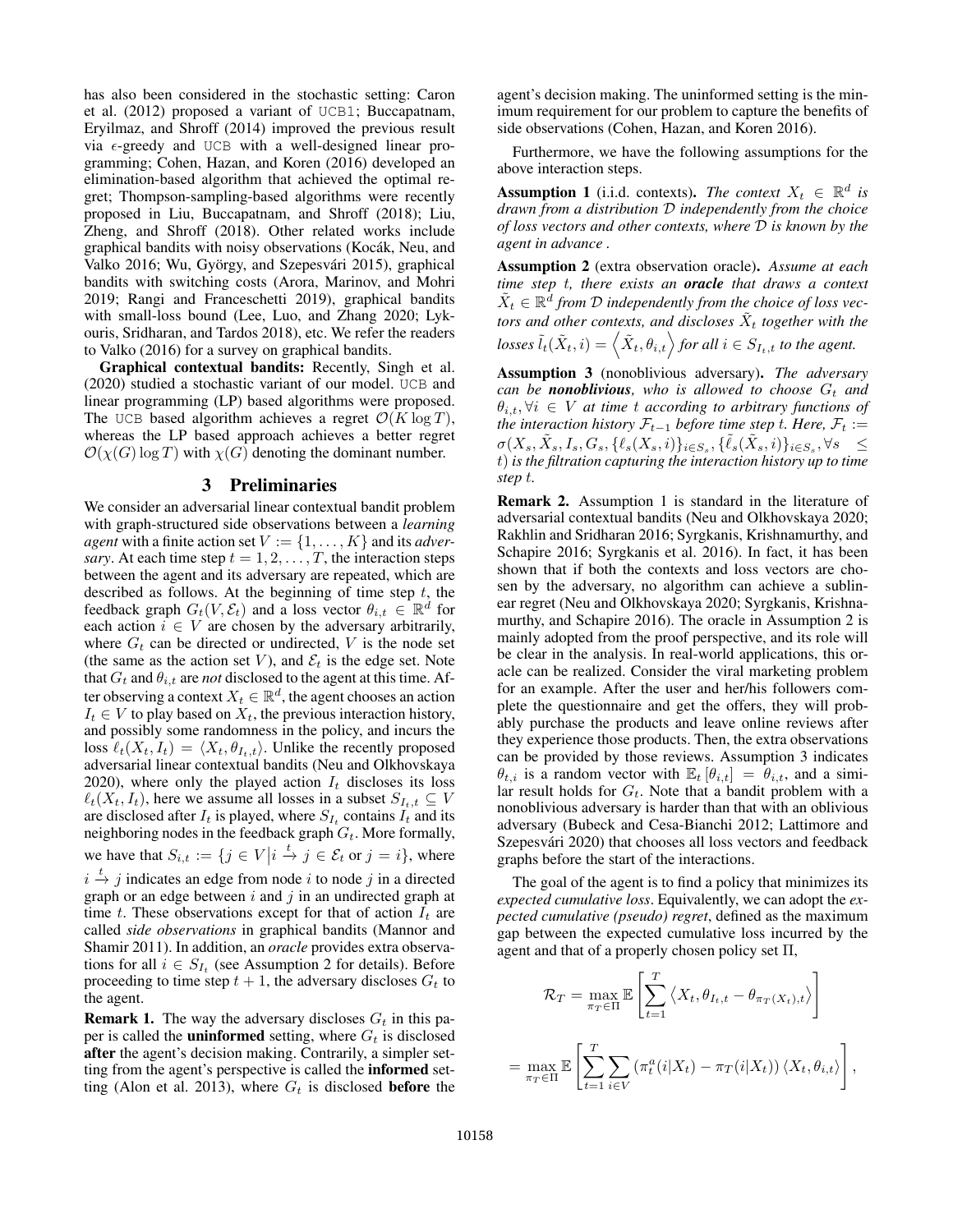where the expectation is taken over the randomness of the agent's policy and the contexts. It is widely acknowledged that competing with a policy that uniformly chooses the best action in each time step t while incurring an  $o(T)$  regret is hopeless in the adversarial setting (Bubeck and Cesa-Bianchi 2012; Lattimore and Szepesvári 2020). Thus, we adopt the fixed policy set Π proposed for adversarial linear contextual bandits (Neu and Olkhovskaya 2020),

$$
\Pi := \{ \pi_T | \text{all policies } \pi_T : \mathbb{R}^d \mapsto V \},\tag{1}
$$

where the decision given by  $\pi_T \in \Pi$  only depends the current received context  $X_t$ . The best policy  $\pi^*_T \in \Pi$  is the one that satisfies the following condition

$$
\pi_T^*(i|x) = \mathbb{I}\{i = \arg\min_{j \in V} \sum_{t=1}^T \langle x, \mathbb{E}[\theta_{j,t}] \rangle\}, \forall x \in \mathbb{R}^d,
$$

which can be derived from the regret definition as shown in Neu and Olkhovskaya (2020).

Before presenting our algorithms, we will further introduce several common assumptions and definitions in linear contextual bandits and graphical bandits. We assume the context distribution  $D$  is supported on a bounded set with each  $x \sim \mathcal{D}$  satisfying  $||x||_2 \leq \sigma$  for some positive σ. Furthermore, we assume the covariance  $\Sigma = \mathbb{E}[X_t X_t^\top]$ of  $D$  to be positive definite with its smallest eigenvalue being  $\lambda_{\min} > 0$ . As for the loss vector  $\theta_{i,t}$ , we assume that  $\|\tilde{\theta}_{i,t}\|_2 \leq L$  for some positive L for all i, t. Additionally, the loss  $\ell_t(x, t)$  is bounded in  $[-1, 1]$ :  $|\ell_t(x, i)| \leq 1$  for all  $x \sim \mathcal{D}$ , *i*, and *t*. We have the following graph-theoretic definition from Alon et al. (2013, 2017); Liu, Zheng, and Shroff (2018).

Definition 1 (Independence number). *The cardinality of the maximum independent set of a graph*  $G_t$  *is defined as the independence number and denoted by*  $\alpha(G_t)$ *, where an independence set of*  $G_t = (V_t, \mathcal{E}_t)$  *is any subset*  $V'_t \in V_t$  *such that no two nodes*  $i, j \in V_t'$  *are connected by an edge in*  $\mathcal{E}_t$ *. Note that*  $\alpha(G_t) \leq K$  *in general. Without ambiguity, we use*  $\alpha(G) := \frac{1}{T} \sum_{t=1}^{T} \alpha(G_t)$  *to denote the average* independence number *of the feedback graphs*  $\{G_t\}_{t=1}^T$  *in remainder of this paper.*

### 4 The **EXP3-LGC-U** Algorithm

In this section, we introduce our first simple yet efficient algorithm, EXP3-LGC-U, for both directed and undirected feedback graphs, which is the abbreviation for "EXP3 for Linear Graphical Contextual bandits with Uniform exploration". Detailed steps of EXP3-LGC-U are presented in Algorithm 1. The upper bounds for the regret of EXP3-LGC-U are developed in Section 4.1. We further discuss our theoretical findings on EXP3-LGC-U in Section 4.2.

The core of our algorithm, similar to many other algorithms for adversarial bandits, is designing an appropriate estimator of each loss vector and using those estimators to define a proper policy. Following the EXP3 based algorithms, we apply an exponentially weighted method and play an action  $i$  with probability proportional to  $\exp(-\eta \sum_{s=1}^{t-1} \langle X_t, \hat{\theta}_{i,s} \rangle)$  (see Eq. (2)) at time step t, where

#### Algorithm 1 EXP3-LGC-U

**Input:** Learning rate  $\eta > 0$ , uniform exploration rate  $\gamma \in (0, 1)$ , covariance  $\Sigma$ , and action set V. For  $t = 1, \ldots, T$ , do:

- 1. Feedback graph  $G_t$  and loss vectors  $\{\theta_{i,t}\}_{i\in V}$  are generated but not disclosed.
- 2. Observe  $X_t \sim \mathcal{D}$ , and for all  $i \in V$ , set

$$
w_t(X_t, i) = \exp\left(-\eta \sum_{s=1}^{t-1} \left\langle X_t, \hat{\theta}_{i,s} \right\rangle\right).
$$
 (2)

3. Play action  $I_t$  drawn according to distribution  $\pi_t^a(X_t) :=$  $(\pi_t^a(1|X_t), \ldots, \pi_t^a(K|X_t)),$  where

$$
\pi_t^a(i|X_t) = (1-\gamma) \frac{w_t(X_t, i)}{\sum_{j \in V} w_t(X_t, j)} + \frac{\gamma}{K}.
$$
 (3)

- 4. Observe pairs  $(i, \ell_t(X_t, i))$  for all  $i \in S_{I_t, t}$ , and disclose feedback graph  $G_t$ .
- 5. Extra observation oracle: observe  $\tilde{X}_t \sim \mathcal{D}$  and pairs  $(i, \tilde{\ell}_t(\tilde{X}_t, i))$  for all  $i \in S_{I_t,t}$ .
- 6. For each  $i \in V$ , estimate the loss vector  $\theta_{i,t}$  as

$$
\hat{\theta}_{i,t} = \frac{\mathbb{I}\{i \in S_{I_t,t}\}}{q_t(i|X_t)} \Sigma^{-1} \tilde{X}_t \tilde{\ell}_t(\tilde{X}_t, i), \tag{4}
$$

where 
$$
q_t(i|X_t) = \pi_t^a(i|X_t) + \sum_{j:j \to i} \pi_t^a(j|X_t)
$$
.

End For

 $\eta$  is the learning rate. More precisely, a uniform exploration  $\gamma$  is needed for the probability distribution of drawing action (see Eq. (3)). The uniform exploration is to control the variance of the loss vector estimators, which is a key step in our analysis. At this point, the key remaining question is how to design a reasonable estimator for each loss vector  $\theta_{i,t}$ . The answer can be found in Eq. (4), which takes advantage of both the original observations and the extra observations from the oracle. Similar to EXP3-SET, our algorithm uses importance sampling to construct the loss vector estimator  $\hat{\theta}_{i,t}$  with controlled variance. The term  $q_t(i|X_t)$  in the denominator in Eq. (4) indicates the probability of observing the loss of action  $i$  at time  $t$ , which is simply the sum of all  $\pi_t^a(j|X_t)$  for all j that is connected to i at time t. The reason we use  $\tilde{\ell}(\tilde{X}_t, i)$  and  $\tilde{X}_t$  instead of  $\ell(\tilde{X}_t, i)$  and  $X_t$  in constructing loss vector estimator  $\hat{\theta}_{i,t}$  can be partly interpreted in the following two claims.

**Claim 1.** *The estimator*  $\hat{\theta}_{i,t}$  *of the loss vector*  $\theta_{i,t}$  *in Eq.* (4) *is an unbiased estimator given the interaction history*  $\mathcal{F}_{t-1}$ and  $X_t$ , for each  $i \in V$  and  $t$ , i.e.,  $\mathbb{E}_t \left[ \hat{\theta}_{i,t} \Big| X_t \right] = \theta_{i,t}.$ 

It is straightforward to show that the estimator  $\hat{\theta}_{i,t}$  in Eq. (4) is unbiased w.r.t.  $\mathbb{E}_t[\cdot]$  and  $\mathbb{E}[\cdot]$  by applying the law of total expectation. However, if we use  $X_t$  and  $\ell(X_t, i)$  to construct  $\hat{\theta}_{i,t}$  in Eq. (4), it will only be unbiased w.r.t.  $\mathbb{E}_t$  [·] and  $\mathbb{E}[\cdot]$ , but not  $\mathbb{E}_t[\cdot|X_t]$ . This observation turns out to be essential in our analysis, which leads to the following imme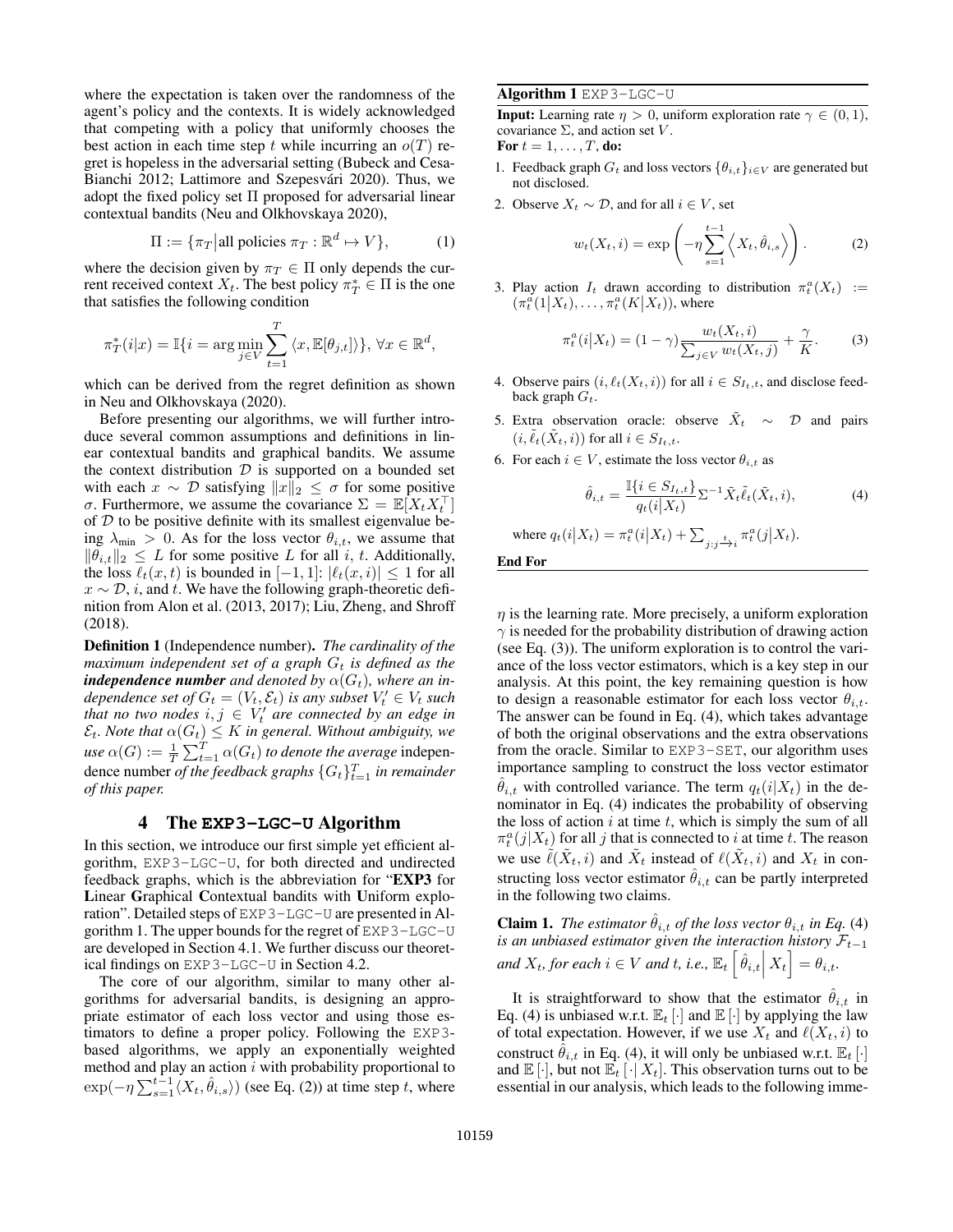diate result of Claim 1.

**Claim 2.** Let  $\pi_T : \mathbb{R}^d \mapsto V$  be any policy in  $\Pi$  and  $\hat{\theta}_{i,t}$ *follows Eq.* (4)*. Suppose*  $\pi_t^a$  *is determined by*  $\mathcal{F}_{t-1}$  *and*  $X_t$ *, we have*

$$
\mathbb{E}\left[\sum_{t=1}^{T}\sum_{i\in V}(\pi_{t}^{a}(i|X_{t}) - \pi_{T}(i|X_{t}))\langle X_{t}, \theta_{i,t}\rangle\right]
$$
\n
$$
= \mathbb{E}\left[\sum_{t=1}^{T}\sum_{i\in V}(\pi_{t}^{a}(i|X_{t}) - \pi_{T}(i|X_{t}))\langle X_{t}, \hat{\theta}_{i,t}\rangle\right].
$$
\n(5)

Remark 3. The advantages and properties of Claim 2 are summarized as following. i) By applying the policy produced by EXP3-LGC-U and the best policy in the fixed policy set  $\Pi$  in Eq. (1), the term in the right hand side of Eq. (5) is exactly the regret  $\mathcal{R}_T$  of EXP3-LGC-U. Given this property, the known loss vector estimate  $\hat{\theta}_{i,t}$ , instead of the unknown true loss vector  $\theta_{i,t}$ , can be applied directly to our analysis of the regret. ii) Claim 2 is not confined to EXP3-LGC-U and can be applied to other loss vector estimators that adopt different construction methods and any other benchmark policy, as long as Claim 1 is satisfied. iii) Based on Claim 2, some techniques in proving classical EXP3 can be utilized in our analysis of the regret.

Remark 4. Claim 2 exhibits several differences between adversarial contextual bandits and classical adversarial MAB. First, the benchmark policy  $\pi_T(\cdot|X_t)$  depends on the contexts in adversarial contextual bandits, while the benchmark policy is the best fixed action in hindsight in classical adversarial MAB. Second, consider the regret definition of classical adversarial MAB,  $\mathcal{R}_T^{\text{MAB}} = \max_{j \in V} \mathbb{E} \left[ \sum_{t=1}^T (\sum_{i \in V} \pi_t^{a,\text{MAB}}(i) \ell_{i,t}) - \ell_{j,t} \right],$ where  $\pi_t^{a, \text{MAB}}(i)$  is the policy produced by an EXP3-based algorithm and  $\ell_{i,t}$  is the loss for action i at time step t. Since no context exists here, it is natural to design an estimator  $\ell_{i,t}$  of  $\ell_{i,t}$  that is unbiased w.r.t.  $\mathbb{E}_t [\cdot]$ , and a similar result as Claim 2 can be proved. However, with the contexts, if the loss vector estimators are only unbiased w.r.t.  $\mathbb{E}_t[\cdot]$  rather than  $\mathbb{E}_t[\cdot|X_t]$ , Claim 2 will not hold as shown in the proof of Claim 2 in Appendix A.2.

Remarks 3 and 4 explain the need of adopting the extra observation oracle in EXP3-LGC-U and the way the loss vector estimator  $\hat{\theta}_{i,t}$  is constructed.

#### 4.1 Regret Analysis for **EXP3-LGC-U**

Our main theoretical justification for the performance of EXP3-LGC-U summarized in Theorem 1.

**Theorem 1.** For any positive  $\eta \in (0,1)$ , choosing  $\gamma$  =  $\eta K \sigma^2 / \lambda_{min}$ , the expected cumulative regret of EXP3-LGC-U *satisfies:*

$$
\mathcal{R}_t \le \frac{\log K}{\eta} + \frac{2\eta K\sigma^2}{\lambda_{\min}}T + \eta d \sum_{t=1}^T \mathbb{E}\left[Q_t\right],
$$

*where*  $Q_t = \alpha(G_t)$  *if*  $G_t$  *is undirected, and*  $Q_t =$  $4\alpha(G_t) \log(4K^2/(\alpha(G_t)\gamma))$  *if*  $G_t$  *is directed.* 

The proof of Theorem 1 is mainly based on the following Lemma 1, which is established on Claim 2.

**Lemma 1.** Supposing  $\left|\eta \left(X_t, \hat{\theta}_{i,t}\right)\right| \leq 1$ , the expected cu-<br>mulative regret of EXP3-LGC-U satisfies

$$
\mathcal{R}_T \le \frac{\log K}{\eta} + 2\gamma T + \eta \mathbb{E} \left[ \sum_{t=1}^T \sum_{i \in V} \pi_t^a(i|X_t) \left\langle X_t, \hat{\theta}_{i,t} \right\rangle^2 \right]
$$
\n(6)

.

The proof of Lemma 1 is detailed in Appendix A.3. The last term in the right side of Eq. (6) can be further bounded using graph-theoretic results in Alon et al. (2017, Lemma 10) and Alon et al. (2015, Lemma 5), which are restated in Appendix A.4.

Remark 5. According to Eq. (13) in the proof of Theorem 1 in Appendix A.4, if the extra observation oracle is not adopted, we will have a higher-order term  $\mathbb{E}\left[X_t^\top \Sigma^{-1} X_t X_t^\top \Sigma^{-1} X_t\right]$ . In general, it is hard to specify the relationship between this term and the dimension of contexts d. This explains why we adopt the oracle in the algorithm.

We have the following two corollaries based on Theorem 1, where the notations follow Alon et al. (2013, 2017).

**Corollary 1.** For the undirected graph setting,  
if 
$$
\alpha(G_t) \leq \alpha_t
$$
 for  $t = 1,...,T$ , then setting  

$$
\eta = \sqrt{\log K / (2K\sigma^2 T / \lambda_{min} + d \sum_{t=1}^T \alpha_t)} \text{ gives}
$$

$$
\mathcal{R}_T = \mathcal{O}\left(\sqrt{\left(2K\sigma^2 T / \lambda_{min} + d \sum_{t=1}^T \alpha_t\right) \log K}\right).
$$

**Corollary 2.** *For the directed graph setting, if*  $\alpha(G_t) \leq$  $\alpha_t$  for  $t = 1, \ldots, T$ , and supposing that T is *large enough so that*  $\log(1/\gamma) \geq 1$ , *then setting*  $\eta = \left(2K\sigma^2T/\lambda_{min} + 4d\sum_{t=1}^T\alpha_t\right)^{-\frac{1}{2}}$  gives  $\mathcal{R}_T =$  $\mathcal{O}\left(\sqrt{2K\sigma^2T/\lambda_{min}+4d\sum_{t=1}^T\alpha_t}\log(KdT)\right)$ .

# 4.2 Discussion

Corollaries 1 and 2 reveal that by properly choosing the learning rate  $\eta$  and the uniform exploration rate  $\gamma$ , the regret of EXP3-LGC-U can be upper bounded by  $\mathcal{O}(\sqrt{(K + \alpha(G)d)T \log K})$  in the undirected graph setting, and  $\mathcal{O}(\sqrt{(K+\alpha(G)d)T}\log(KdT))$  in the directed graph setting. Compared with state-of-the-art algorithms for adversarial linear contextual bandits, EXP3-LGC-U has tighter regret upper bounds in the extreme case when the feedback graph  $G_t$  is a fixed edgeless graph  $(\alpha(G) = K)$ , as Neu and Olkhovskaya (2020) shows  $\mathcal{O}(5T^{2/3}(Kd\log K)^{1/3})$ and OIKHOVSKaya (2020) SHOWS  $C(3I'') (R d \log K)'$ <br>for RobustLinEXP3 and  $O(4\sqrt{T} + \sqrt{dKT \log K}(3 +$  $\sqrt{\log T}$ ) for RealLinEXP3. It is easily verified that the dependencies on  $d$  and  $T$  in the regrets of EXP3-LGC-U match with the best existing algorithm RealLinEXP3. Furthermore, the dependence on  $K$  of EXP3-LGC-U is matching with the lower bound  $\Omega(\sqrt{\alpha(G)T})$  for graphical bandits (Mannor and Shamir 2011), which improves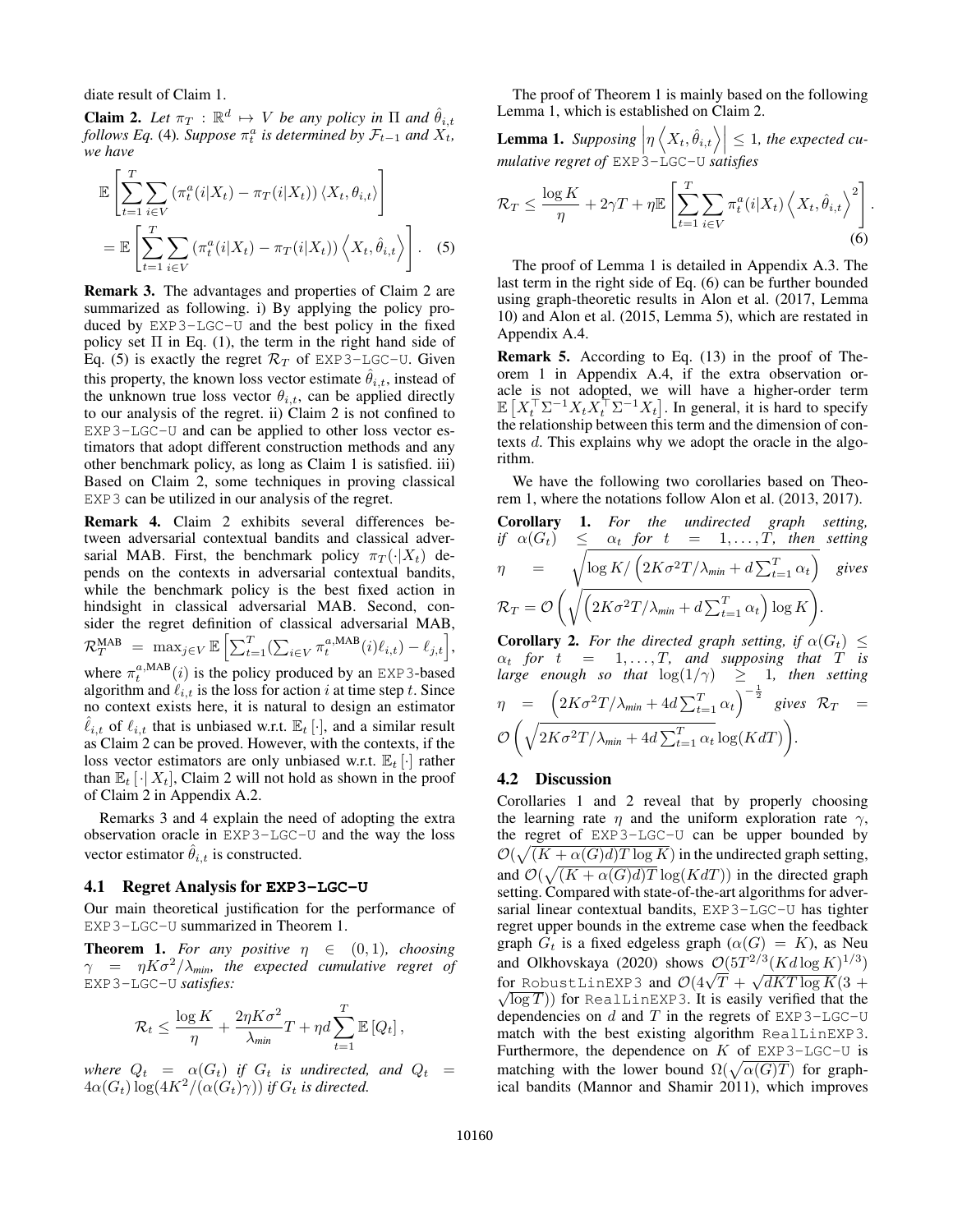Algorithm 2 EXP3-LGC-IX

**Parameters:** Learning rate  $\eta_t > 0$ , implicit exploration rate  $\beta_t \in$  $(0, 1)$ , and covariance  $\Sigma$ , and action set V. For  $t = 1, \ldots, T$ , do:

- 1. Feedback graph  $G_t$  and loss vectors  $\{\theta_{i,t}\}_{i\in V}$  are generated but not disclosed.
- 2. Observe  $X_t \sim \mathcal{D}$ , and play action  $I_t$  drawn according to distribution  $\pi_t^a(X_t) := (\pi_t^a(1 \mid X_t), \ldots, \pi_t^a(K \mid X_t))$  with

$$
\pi_t^a(i|X_t) = \frac{w_t(X_t, i)}{\sum_{j \in V} w_t(X_t, j)},\tag{7}
$$

where  $w_t(X_t, i) = \frac{1}{K} \exp \left(-\eta_t \sum_{s=1}^{t-1} \left\langle X_t, \hat{\theta}_{i,s} \right\rangle \right)$ .

- 3. Observe pairs  $(i, \ell_t(X_t, i))$  for all  $i \in S_{I_t, t}$ , disclose feedback graph  $G_t$ .
- 4. Extra observation oracle: observe  $\tilde{X}_t \sim \mathcal{D}$  and pairs  $(i, \ell_t(X_t, i))$  for all  $i \in S_{I_t, t}$ .
- 5. For each  $i \in V$ , estimate the loss vector  $\theta_{i,t}$  as

$$
\hat{\theta}_{i,t} = \frac{\mathbb{I}\{i \in S_{I_t,t}\}}{q_t(i|X_t) + \beta_t} \Sigma^{-1} \tilde{X}_t \tilde{\ell}_t(\tilde{X}_t, i),
$$
\n(8)

where  $q_t(i|X_t) = \pi_t^a(i|X_t) + \sum_{j:j \to i} \pi_t^a(j|X_t)$ .

End For

over that of RealLinEXP3 in general cases. Moreover, our result is also better than algorithms designed for adversarial contextual bandits with arbitrary class of policies (Rakhlin and Sridharan 2016; Syrgkanis, Krishnamurthy, and Schapire 2016; Syrgkanis et al. 2016), which are not capable of guaranteeing an  $\mathcal{O}(\sqrt{T})$  regret.

In addition, Neu and Olkhovskaya (2020) is different from ours in the following respects: i) loss vector estimator construction, and ii) proof techniques. First, the estimator in Neu and Olkhovskaya (2020) is only unbiased w.r.t.  $\mathbb{E}_t$  [·] rather than  $\mathbb{E}_t \left[ \cdot | X_t \right]$ . Second, their proof is conducted on an auxiliary online learning problem for a fixed context  $X_0$ with  $K$  actions (See Neu and Olkhovskaya (2020, Lemmas 3 and 4) for details).

### 5 The **EXP3-LGC-IX** Algorithm

In this section, we present another efficient algorithm, EXP3-LGC-IX, for a special class of problems when the support of  $\theta_{i,t}$  and  $X_t$  is non-negative, and elements of  $X_t$  are independent. The motivation for such a setting still comes from the viral marketing problem. Suppose the agent has a questionnaire (context) of some product, which contains true/false questions that are positively weighted. In this case, the answers of users (loss vectors) will be vectors that contain only  $0/1$  entries. Under the linear payoff assumption, the loss is non-negative. EXP3-LGC-IX, which is the abbreviation for "EXP3 for Linear Graphical Contextual bandits with Implicit eXploration", has the same regret upper bound for both directed and undirected graph settings, as shown in Section 5.1.

Algorithm 2 shows the detailed steps of EXP3-LGC-IX,

which follows the method of classical EXP3 and is similar to EXP3-LGC-U. The main differences between EXP3-LGC-IX and EXP3-LGC-U are as follows. First, no explicit uniform exploration mixes with the probability distribution of drawing action (see Eq. (7)). In this case, for EXP3-LGC-U without uniform exploration, only a worse regret upper bound that contains  $mas(G)$  rather than  $\alpha(G)$ can be proved in the directed graph setting, where  $mas(G)$ is the average *maximum acyclic subgraphs number* and  $mas(G) \geq \alpha(G)$ . This result could be obtained by simply removing the uniform exploration part in the proof of EXP3-LGC-U and substituting Lemma 3 with Alon et al. (2017, Lemma 10). Second, biased loss vector estimator is adopted (see Eq.  $(8)$ ). Similar to EXP3-IX, this biased estimator ensures that the loss estimator satisfies the following claim, which turns out to be essential for our analysis.

**Claim 3.** *The estimator*  $\hat{\theta}_{i,t}$  *of the loss vector*  $\theta_{i,t}$  *for each* i ∈ V *and* t *satisfies*

$$
\mathbb{E}_{t} \left[ \sum_{i \in V} \pi_{t}^{a}(i|X_{t}) \left\langle X_{t}, \hat{\theta}_{i,t} \right\rangle \middle| X_{t} \right] = \sum_{i \in V} \pi_{t}^{a}(i|X_{t}) \left\langle X_{t}, \theta_{i,t} \right\rangle - \beta_{t} \sum_{i \in V} \frac{\pi_{t}^{a}(i|X_{t})}{q_{t}(i|X_{t}) + \beta_{t}} \left\langle X_{t}, \theta_{i,t} \right\rangle.
$$
\n(9)

Remark 6. Claim 3 indicates the loss estimators in EXP3-LGC-IX are optimistic. The bias incurred by EXP3-LGC-IX can be directly controlled by the implicit exploration rate  $\beta_t$ . This kind of implicit exploration actually has similar effect in controlling the variance of the loss estimators as explicit exploration (e.g., uniform exploration), though the approach is different. Notice that Claim 3 does not hold if there is no extra observation oracle (see the proof in Appendix B.1 for details), which further demonstrates the necessity of the oracle.

#### 5.1 Regret Analysis for **EXP3-LGC-IX**

The upper bound on the regret of EXP3-LGC-IX follows Theorem 2, where the proof of Theorem 2 is deferred to Appendix B.2. Notice that a similar higher-order term as that in Remark 5 appear in the proof of Theorem 2, if the extra observation oracle is not adopted.

**Theorem 2.** *Setting*  $\beta_t = \sqrt{\log K/(K + \sum_{s=1}^{t-1} Q_s)}$  *and*  $\eta_t \, = \, \sqrt{\log K/(dK + d\sum_{s=1}^{t-1} Q_s)}$ , the expected regret of

EXP3-LGC-IX *satisfies:*

$$
\mathcal{R}_T \le 2(1+\sqrt{d})\mathbb{E}\left[\sqrt{\left(K + \sum_{t=1}^T Q_t\right)\log K}\right]
$$
 (10)

*for both directed and undirected graph settings, where*  $Q_t =$  $2\alpha(G_t)\log\left(1+\frac{\lceil K^2/\beta_t\rceil+K}{\alpha(G_t)}\right)+2.$ 

Based on Theorem 2, we have the following corollary.

**Corollary 3.** *Suppose*  $\alpha(G_t) \leq \alpha_t$  *for*  $t = 1, \ldots, T$ *, the regret of*  $EXP3-LGC-IX$  *satisfies*  $\mathcal{R}_T$  =  $\mathcal{O}(\sqrt{\sum_{t=1}^{T} \alpha_t d \log K \log (KT)})$ *, for both directed and undirected graph settings.*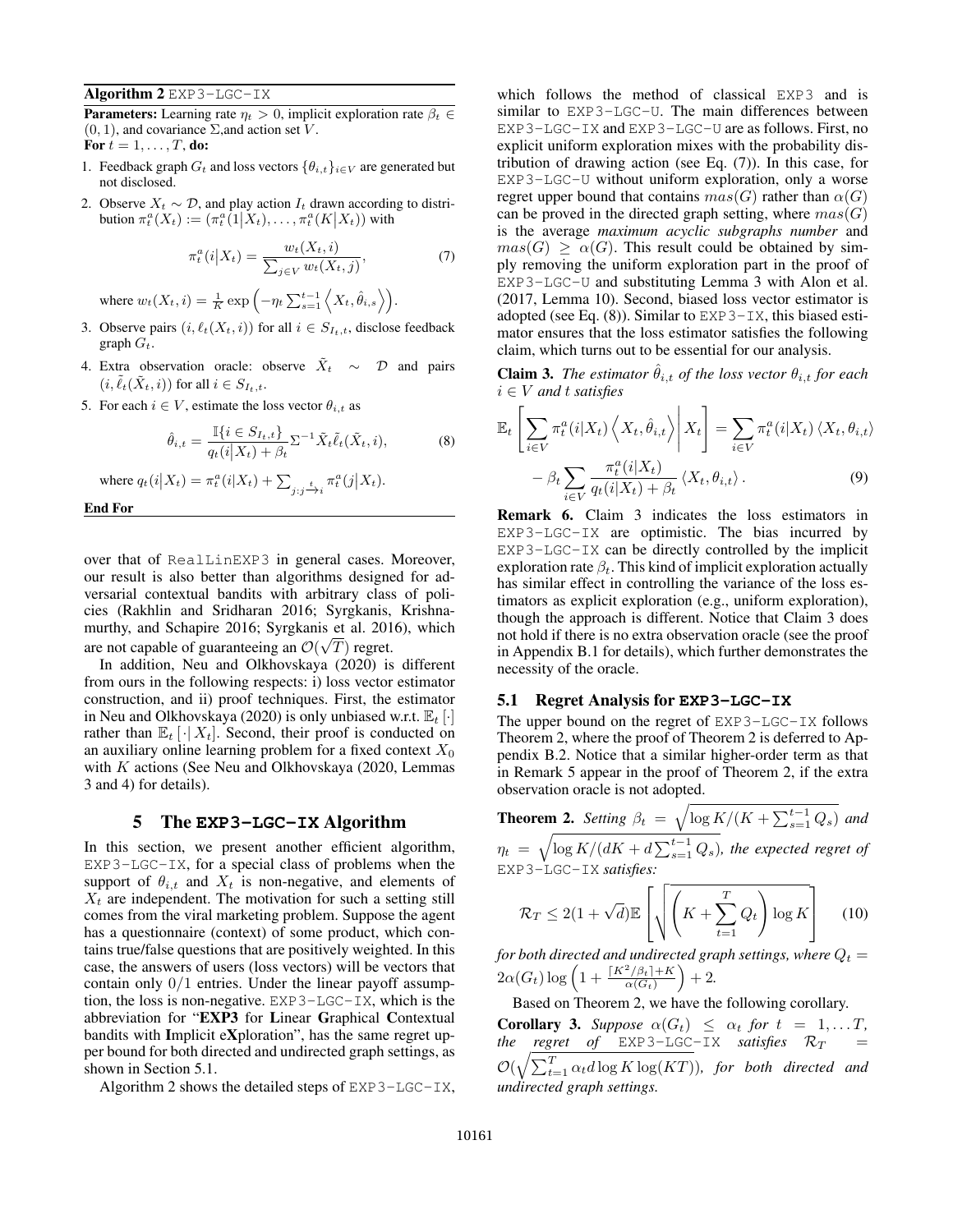Corollary 3 reveals that by adopting the learning rate  $\eta_t$  and the implicit exploration rate  $\beta_t$  adaptively, the regret of EXP3-LGC-IX can be upper bounded by  $\mathcal{O}(\sqrt{\alpha(G)dT \log K \log(KT)})$  for both directed and undirected graph settings. This result indicates that EXP3-LGC-IX captures the benefits of both contexts and side observations, as discussed in Section 4.2. The EXP3-LGC-IX algorithm cannot handle negative losses due to the following two reasons. First, if the losses are negative, Claim 3 does not hold. Second, although we can flip the sign of  $\beta_t$  according to the sign of the loss vector to guarantee the optimism of the loss estimator, the graph-theoretic result (e.g., Kocák et al. (2014, Lemma 2)) cannot be applied as  $\beta_t$  is required to be positive.

# 6 Numerical Results

We conduct the numerical tests on synthetic data to demonstrate the efficiency of the novel EXP3-LGC-U and EXP3-LGC-IX algorithms.

We consider a setting of  $K = 10$  actions, with  $d = 10$ dimensional contexts observed iteratively on a  $T = 10<sup>5</sup>$ time horizon. Each coordinate of context  $X_t$  (or  $\tilde{X}_t$ ) is generated i.i.d. from the Bernoulli distribution with support  ${0, 1/\sqrt{d}}$  and  $p = 0.5$ , where the covariance of  $X_t$  is  $I_d/(4d)$ , and  $I_d$  is the identity matrix of size  $d \times d$ . The loss vectors are generated with a sudden change. Specially, for  $t \in [1, 50000]$ , each coordinate of  $\theta_{i,t}$  are set to be  $\theta_{i,t}(j) =$  $0.1i|\cos t|/\sqrt{d}$ , whereas  $\theta_{i,t}(j) = 0.05i|\sin t|/\sqrt{d}$  for the remaining time steps, for all  $j = 1, \ldots, d$ . We consider the time-invariant and undirected feedback graph structure for the purpose of performance validation. As depicted in Figure 1, the feedback graph consists of a 9-vertex complete graph and one isolated vertex, where the independence number  $\alpha(G) = 2$ . Figure 1: Feedback graph structure for the numerical tests. **0** 11 2 3 4 4 4 6 6 7 8 1 2 3 4 4 4 5 6 7 8 1 2 3 4 4 4 4 5 7 8 1 2 4 4 4 4 4 5 7 8 1 2 4 5 7 8 1 2 4 5 7 8 1 2 4 5 1 2 4 5 7 8 1 2 4 5 1 2 4 5 7 8 1 2 4 5 1 2

We compare EXP3-LGC-U and EXP3-LGC-IX with RobustLinEXP3 from Neu and Olkhovskaya (2020). We also let  $EXP3-LGC-U^*$  and  $EXP3-LGC-X^*$  denote the proposed algorithms without relying on side observations. The parameters of EXP3-LGC-U and EXP3-LGC-IX are chosen according to Corollary 1 and Theorem 2, respectively. For EXP3-LGC-U<sup>∗</sup> and EXP3-LGC-IX<sup>∗</sup> , the parameter selection methods are identical as before, except for setting  $\alpha(G) = K$ . The parameters of RobustLinEXP3







Figure 2: Regret<sup>2</sup> comparison of different algorithms on synthetic dataset over 100 independent trials.

are tuned exactly the same as those in Neu and Olkhovskaya (2020).

Figure 2 presents the expected cumulative regret<sup>2</sup>, where the results are averaged over 100 independent trials. We find that EXP3-LGC-U and EXP3-LGC-IX significantly outperform the baseline algorithms (RobustLinEXP3, EXP3-LGC-U<sup>\*</sup>, and EXP3-LGC-IX<sup>\*</sup>), which is consistent with theoretical guarantees in Theorems 1 and 2. Besides, even if there is no side observation, our proposed algorithms are also better than RobustLinEXP3 (see comparison among EXP3-LGC-U<sup>\*</sup>, EXP3-LGC-IX<sup>\*</sup>, and RobustLinEXP3 in Figure 2).

# 7 Conclusion

We introduce a new MAB formulation – adversarial graphical contextual bandits – which leverage both contexts and side observations. Two efficient algorithms, EXP3-LGC-U and EXP3-LGC-IX, are proposed, with EXP3-LGC-IX for a special class of problems and EXP3-LGC-U for more general cases. Under mild assumptions, it is analytically demonstrated that the proposed algorithms achieve the regret  $\widetilde{\mathcal{O}}(\sqrt{\alpha(G)dT})$  for both directed and undirected graph settings.

Several interesting questions are left open for future work. One challenging problem lies in providing a tight lower bound for adversarial linear graphical contextual bandits. Another promising direction for follow-up work is studying the small-loss bound for graphical contextual bandits.

### Acknowledgements

Lingda Wang and Zhizhen Zhao are supported in part by Alfred P. Sloan Foundation. Bingcong Li and Georgios B. Giannakis gratefully acknowledge the support from NSF grants 1711471, and 1901134. Huozhi Zhou and Lav R. Varshney are funded in part by the IBM-Illinois Center for Cognitive Computing Systems Research (C3SR), a research collaboration as part of the IBM AI Horizons Network.

<sup>&</sup>lt;sup>2</sup>The regret before time step  $T$  is actually the difference of accumulative losses between the algorithm and the benchmark policy for the horizon  $T$ , not the true regret defined for a horizon less than T.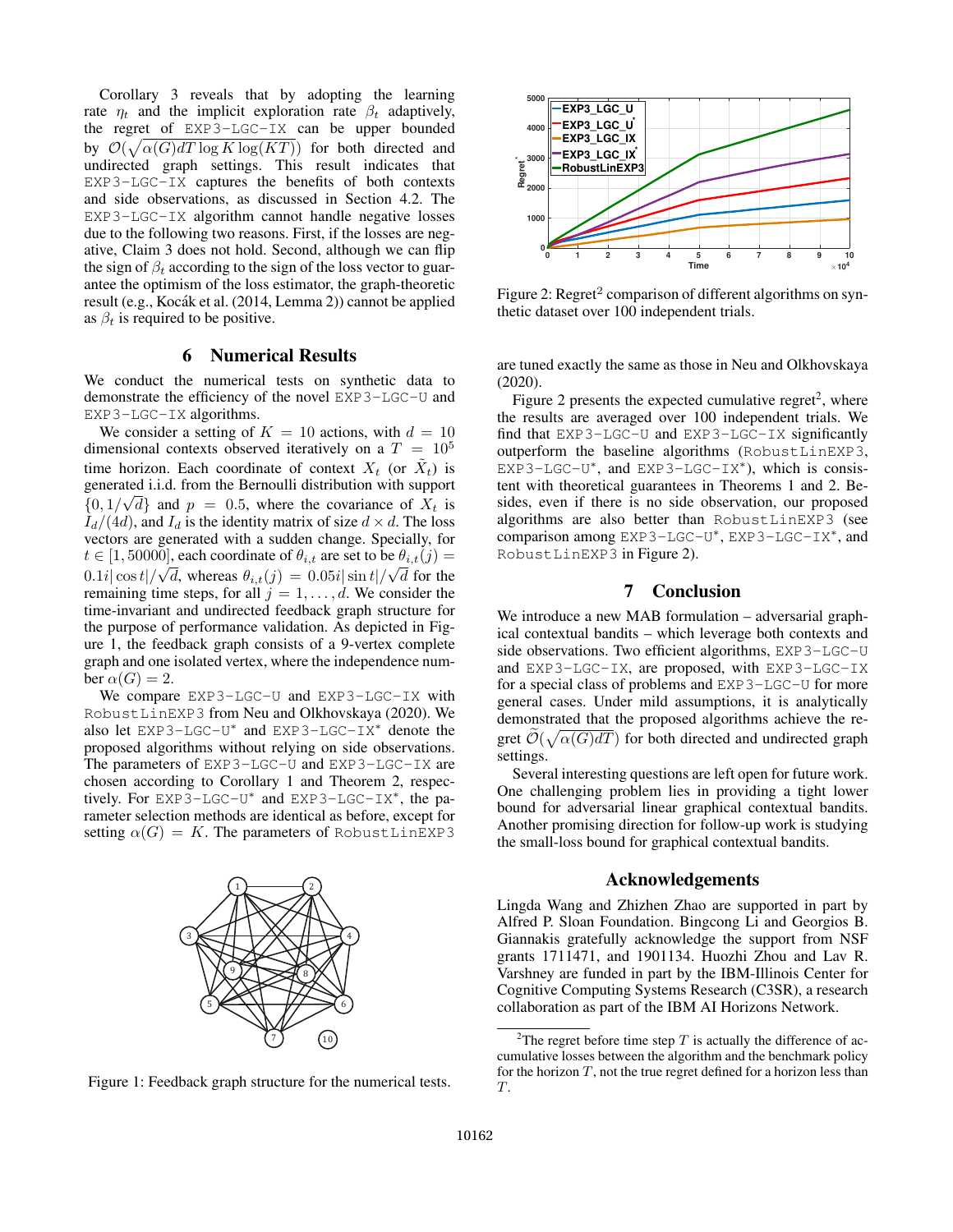# References

Abbasi-Yadkori, Y.; Pál, D.; and Szepesvári, C. 2011. Improved algorithms for linear stochastic bandits. In *Advances in Neural Information Processing Systems*, 2312–2320.

Abeille, M.; and Lazaric, A. 2017. Linear Thompson sampling revisited. *Electronic Journal of Statistics* 11(2): 5165–5197.

Agarwal, A.; Hsu, D.; Kale, S.; Langford, J.; Li, L.; and Schapire, R. 2014. Taming the monster: A fast and simple algorithm for contextual bandits. In *International Conference on Machine Learning*, 1638–1646.

Agrawal, S.; and Goyal, N. 2012. Analysis of Thompson sampling for the multi-armed bandit problem. In *Conference on Learning Theory*, 1–26.

Agrawal, S.; and Goyal, N. 2013. Thompson sampling for contextual bandits with linear payoffs. In *International Conference on Machine Learning*, 127–135.

Alon, N.; Cesa-Bianchi, N.; Dekel, O.; and Koren, T. 2015. Online learning with feedback graphs: Beyond bandits. In *Conference on Learning Theory*, 1–13.

Alon, N.; Cesa-Bianchi, N.; Gentile, C.; Mannor, S.; Mansour, Y.; and Shamir, O. 2017. Nonstochastic multi-armed bandits with graph-structured feedback. *SIAM Journal on Computing* 46(6): 1785–1826.

Alon, N.; Cesa-Bianchi, N.; Gentile, C.; and Mansour, Y. 2013. From bandits to experts: A tale of domination and independence. In *Advances in Neural Information Processing Systems*, 1610–1618.

Arora, R.; Marinov, T. V.; and Mohri, M. 2019. Bandits with feedback graphs and switching costs. In *Advances in Neural Information Processing Systems*, 10397–10407.

Audibert, J.-Y.; and Bubeck, S. 2009. Minimax policies for adversarial and stochastic bandits. In *Conference on Learning Theory*, 217–226.

Auer, P.; Cesa-Bianchi, N.; and Fischer, P. 2002. Finite-time analysis of the multiarmed bandit problem. *Machine Learning* 47(2-3): 235–256.

Auer, P.; Cesa-Bianchi, N.; Freund, Y.; and Schapire, R. E. 2002. The nonstochastic multiarmed bandit problem. *SIAM Journal on Computing* 32(1): 48–77.

Auer, P.; Cesa-Bianchi, N.; and Gentile, C. 2002. Adaptive and self-confident on-line learning algorithms. *Journal of Computer and System Sciences* 64(1): 48–75.

Bubeck, S.; and Cesa-Bianchi, N. 2012. Regret analysis of stochastic and nonstochastic multi-armed bandit problems. *Foundations and Trends in Machine Learning* 5(1): 1–122.

Buccapatnam, S.; Eryilmaz, A.; and Shroff, N. B. 2014. Stochastic bandits with side observations on networks. In *ACM International Conference on Measurement and Modeling of Computer Systems*, 289–300.

Calandriello, D.; Carratino, L.; Lazaric, A.; Valko, M.; and Rosasco, L. 2019. Gaussian process optimization with adaptive sketching: Scalable and no regret. In *Conference on Learning Theory*, 533–557.

Caron, S.; Kveton, B.; Lelarge, M.; and Bhagat, S. 2012. Leveraging side observations in stochastic bandits. In *Conference on Uncertainty in Artificial Intelligence*, 142–151.

Chen, Y.; Cuellar, A.; Luo, H.; Modi, J.; Nemlekar, H.; and Nikolaidis, S. 2020. Fair contextual multi-armed bandits: Theory and experiments. In *Conference on Uncertainty in Artificial Intelligence*, 181–190.

Chen, Y.; Lee, C.-W.; Luo, H.; and Wei, C.-Y. 2019. A new algorithm for non-stationary contextual bandits: Efficient, optimal and parameter-free. In *Conference on Learning Theory*, 696–726.

Chu, W.; Li, L.; Reyzin, L.; and Schapire, R. 2011. Contextual bandits with linear payoff functions. In *International Conference on Artificial Intelligence and Statistics*, 208–214.

Cohen, A.; Hazan, T.; and Koren, T. 2016. Online learning with feedback graphs without the graphs. In *International Conference on Machine Learning*, 811–819.

Dudik, M.; Hsu, D.; Kale, S.; Karampatziakis, N.; Langford, J.; Reyzin, L.; and Zhang, T. 2011. Efficient optimal learning for contextual bandits. In *Conference on Uncertainty in Artificial Intelligence*, 169–178.

Filippi, S.; Cappe, O.; Garivier, A.; and Szepesvári, C. 2010. Parametric bandits: The generalized linear case. In *Advances in Neural Information Processing Systems*, 586–594.

Foster, D. J.; Agarwal, A.; Dudik, M.; Luo, H.; and Schapire, R. 2018. Practical contextual bandits with regression oracles. In *International Conference on Machine Learning*, 1539–1548.

Foster, D. J.; Krishnamurthy, A.; and Luo, H. 2019. Model selection for contextual bandits. In *Advances in Neural Information Processing Systems*, 14714–14725.

Foster, D. J.; and Rakhlin, A. 2020. Beyond UCB: Optimal and efficient contextual bandits with regression oracles. *arXiv preprint arXiv:2002.04926* .

Jiang, C. 2015. *Online advertisements and multi-armed bandits*. Ph.D. thesis, University of Illinois at Urbana-Champaign.

Joseph, M.; Kearns, M.; Morgenstern, J. H.; and Roth, A. 2016. Fairness in learning: Classic and contextual bandits. In *Advances in Neural Information Processing Systems*, 325–333.

Kaufmann, E.; Korda, N.; and Munos, R. 2012. Thompson sampling: An asymptotically optimal finite-time analysis. In *International Conference on Algorithmic Learning Theory*, 199–213. Springer.

Kocák, T.; Neu, G.; and Valko, M. 2016. Online learning with noisy side observations. In *International Conference on Artificial Intelligence and Statistics*, 1186–1194.

Kocák, T.; Neu, G.; Valko, M.; and Munos, R. 2014. Efficient learning by implicit exploration in bandit problems with side observations. In *Advances in Neural Information Processing Systems*, 613–621.

Kveton, B.; Szepesvari, C.; Wen, Z.; and Ashkan, A. 2015. Cascading bandits: Learning to rank in the cascade model. In *International Conference on Machine Learning*, 767–776.

Lai, T. L.; and Robbins, H. 1985. Asymptotically efficient adaptive allocation rules. *Advances in Applied Mathematics* 6(1): 4–22.

Langford, J.; and Zhang, T. 2008. The epoch-greedy algorithm for multi-armed bandits with side information. In *Advances in Neural Information Processing Systems*, 817–824.

Lattimore, T.; and Szepesvári, C. 2020. Bandit algorithms. Cambridge University Press.

Lee, C.-W.; Luo, H.; and Zhang, M. 2020. A closer look at smallloss bounds for bandits with graph feedback. In *Conference on Learning Theory*, 1–49.

Li, B.; Chen, T.; and Giannakis, G. B. 2019. Bandit online learning with unknown delays. In *International Conference on Artificial Intelligence and Statistics*, 993–1002.